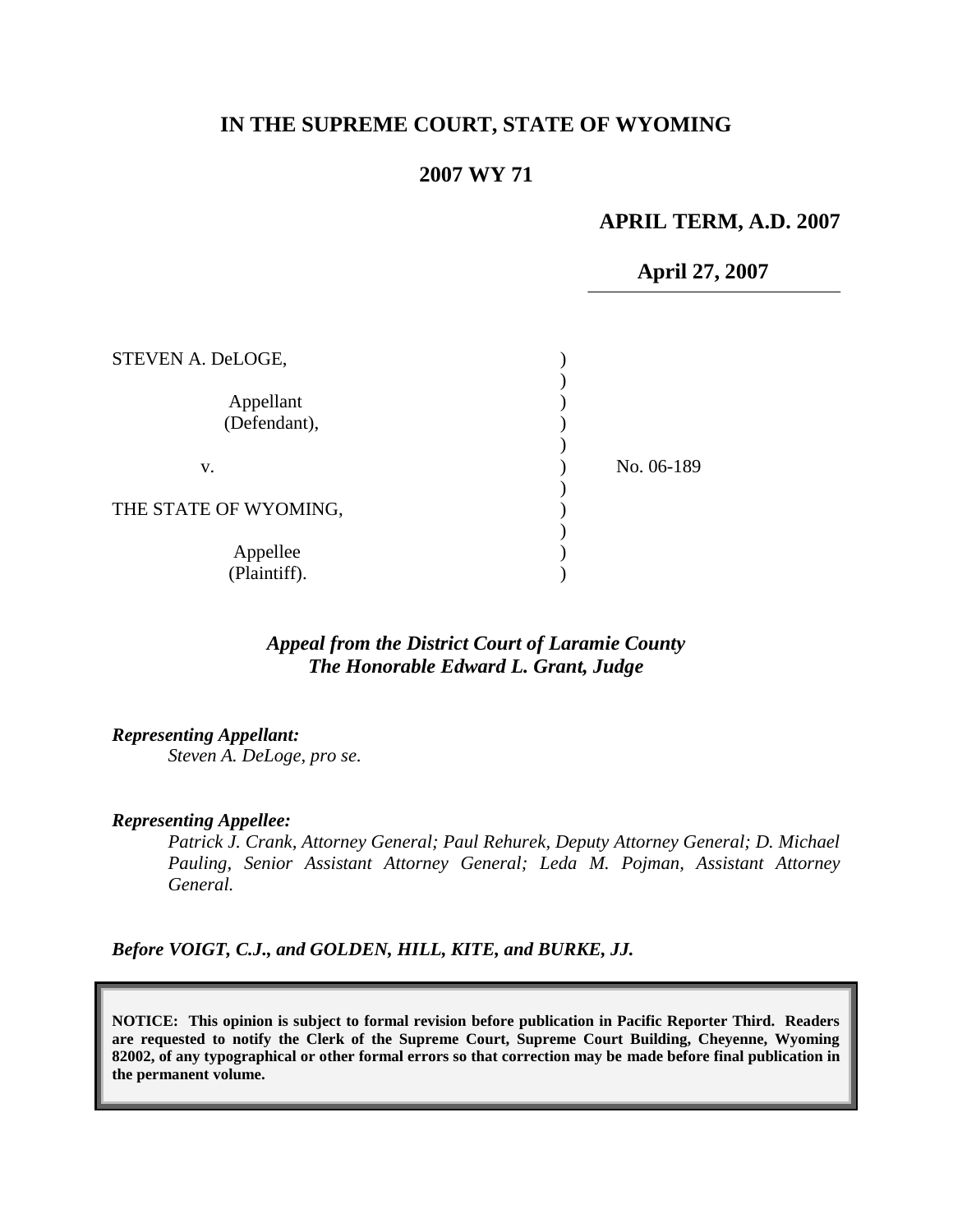#### **BURKE, Justice.**

[¶1] Mr. DeLoge appeals from an order denying his post-conviction motion for the return of seized property. He claims that he is entitled to the immediate return of the property. Additionally, Mr. DeLoge challenges the denial of his motion to disqualify the district court judge and the denial of his motion for the appointment of counsel. He also claims that his trial and appellate counsel were ineffective. We affirm in part and reverse in part.

#### *ISSUES*

[¶2] Although Mr. DeLoge presents six issues for our review, we find the issues on appeal to be:

- I. Did the district court abuse its discretion when it denied Mr. DeLoge"s Motion to Disqualify District Court Judge for Cause?
- II. Did the district court err by denying Mr. DeLoge"s Motion for Appointment of Counsel?
- III. Did the district court abuse its discretion when it denied Mr. DeLoge"s Motion for Preservation and Return of Seized Property?

### *FACTS*

[¶3] Mr. DeLoge was originally charged with eleven counts of second degree sexual assault for acts he committed on his eight-year-old stepdaughter in 1999. *DeLoge v. State,* 2002 WY 155, ¶¶ 5, 6, 55 P.3d 1233, 1236-1237 (Wyo. 2002) (*DeLoge I*). Pursuant to a plea agreement, he entered pleas of guilty to six counts of second degree sexual assault. He was sentenced to six life sentences on December 1, 2000. We affirmed the judgment and sentence of the district court on October 16, 2002. While his direct appeal was pending, Mr. DeLoge filed a motion to withdraw his guilty pleas. The motion was denied on May 18, 2004, and Mr. DeLoge filed another appeal. We affirmed that decision in *DeLoge v. State*, 2005 WY 152, ¶ 17, 123 P.3d 573, 579 (Wyo. 2005) (*DeLoge II*).

[¶4] The present case began on October 6, 2003, when Mr. DeLoge filed a Motion for Preservation and Return of Seized Property. Mr. DeLoge sought the return of property that was seized by the State shortly after his arrest in 1999. No responsive pleading from the State appears in the record. The district court did not rule on the motion causing Mr.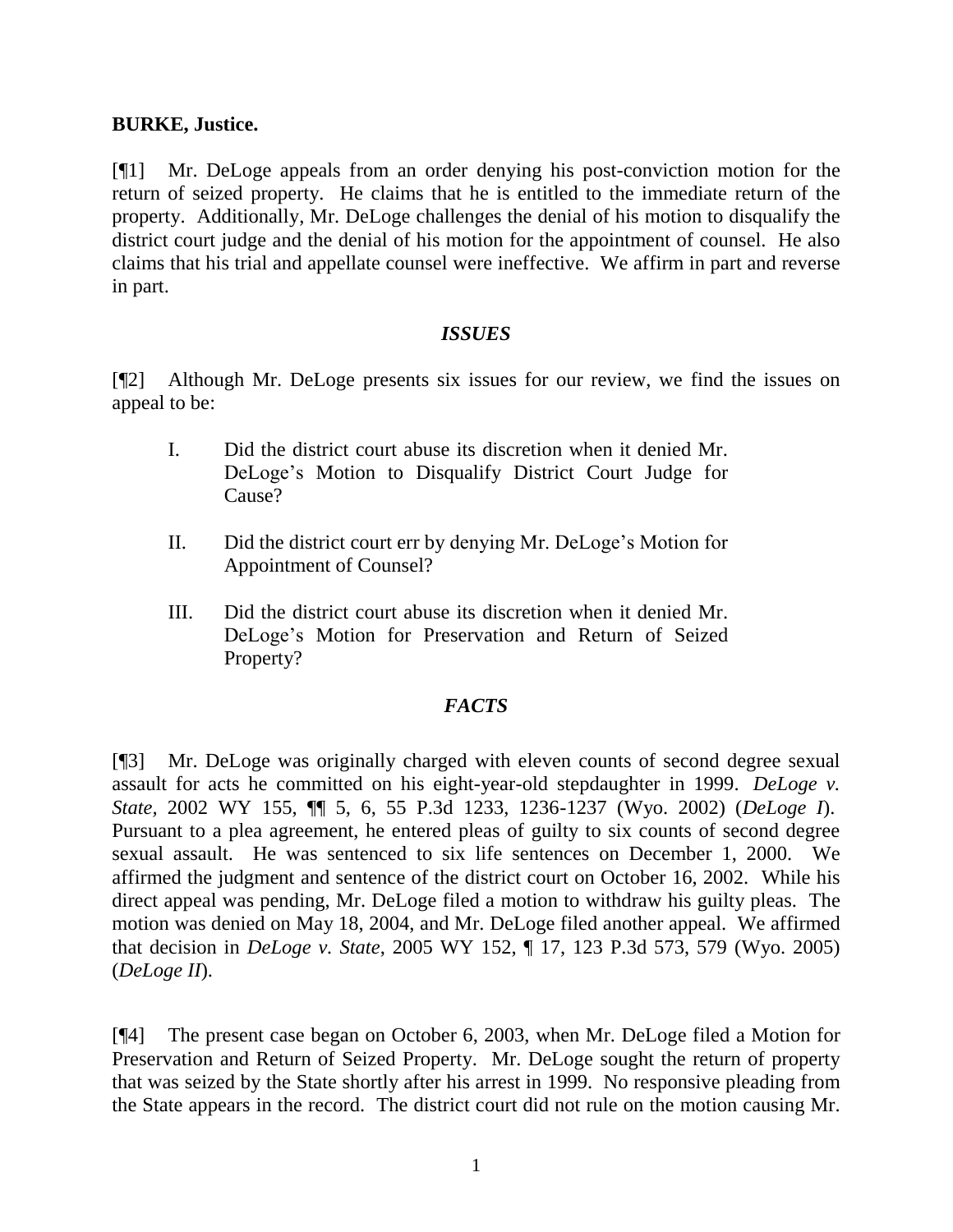DeLoge to believe it was deemed denied after 90 days pursuant to W.R.C.P. 6(c)(2). *DeLoge II*,  $\P$  11, 123 P.3d at 578. He filed a notice of appeal on February 3, 2004.<sup>1</sup> In resolving that appeal, we declined to import W.R.C.P.  $6(c)(2)$  into criminal proceedings and determined that the motion had not been deemed denied. *DeLoge II*, ¶ 12, 123 P.3d at 578. We dismissed the appeal and remanded the case to the district court for resolution of Mr. DeLoge"s motion on the merits. *Id.*, ¶ 13, 123 P.3d at 578. We concluded that Mr. DeLoge could "seek to have his property restored to him, absent some justification provided by the State for its continued retention of that property." *Id.,* ¶ 10, 123 P.3d at 577.

[¶5] Upon remand, Mr. DeLoge requested a hearing on his motion. He also filed a motion for the appointment of counsel. The district court set a hearing for February 22, 2006, but did not enter an order on the motion for the appointment of counsel. Prior to the scheduled hearing, Mr. DeLoge filed a motion and affidavit seeking to disqualify the district court judge. The case was assigned to a circuit court judge, acting as a district court commissioner, for the limited purpose of hearing the motion to disqualify. Due to this pending motion, the February 22, 2006, hearing was vacated.

[¶6] An evidentiary hearing for the disqualification motion was held on March 13, 2006. The circuit court judge concluded that Mr. DeLoge failed to establish judicial bias or prejudice and entered an order denying the motion on April 4, 2006. The case was returned to the district court judge and a hearing on the motion for return of the seized property was set for June 6, 2006. In a separate order, the district court denied the motion for the appointment of counsel finding that Mr. DeLoge was not entitled to courtappointed counsel because this was not a critical stage in the criminal proceedings.

[¶7] At the June 6, 2006, hearing, Mr. DeLoge appeared telephonically and repeated his demand for the preservation and immediate return of his property. In response, counsel for the State orally represented that it no longer had possession of Mr. DeLoge"s property because it had been transferred to authorities in Mississippi and Washington in furtherance of ongoing missing person investigations.<sup>2</sup> The State presented no evidence at the hearing. After considering the arguments, the district court entered its order directing the return of Mr. DeLoge"s property to the district court for further proceedings

 $\overline{a}$ <sup>1</sup> This appeal was consolidated with Mr. DeLoge's appeal from the order denying his motion to withdraw his guilty pleas. *See DeLoge II*, ¶¶ 1, 6, 123 P.3d at 573, 575.

 $2^2$  The investigation in Washington pertains to a missing person report of Mr. DeLoge's half-sister. That investigation has been ongoing for approximately twenty years. The investigation in Mississippi relates to the disappearance of Mr. DeLoge's common-law wife, who is the mother of Mr. DeLoge's eight-yearold victim.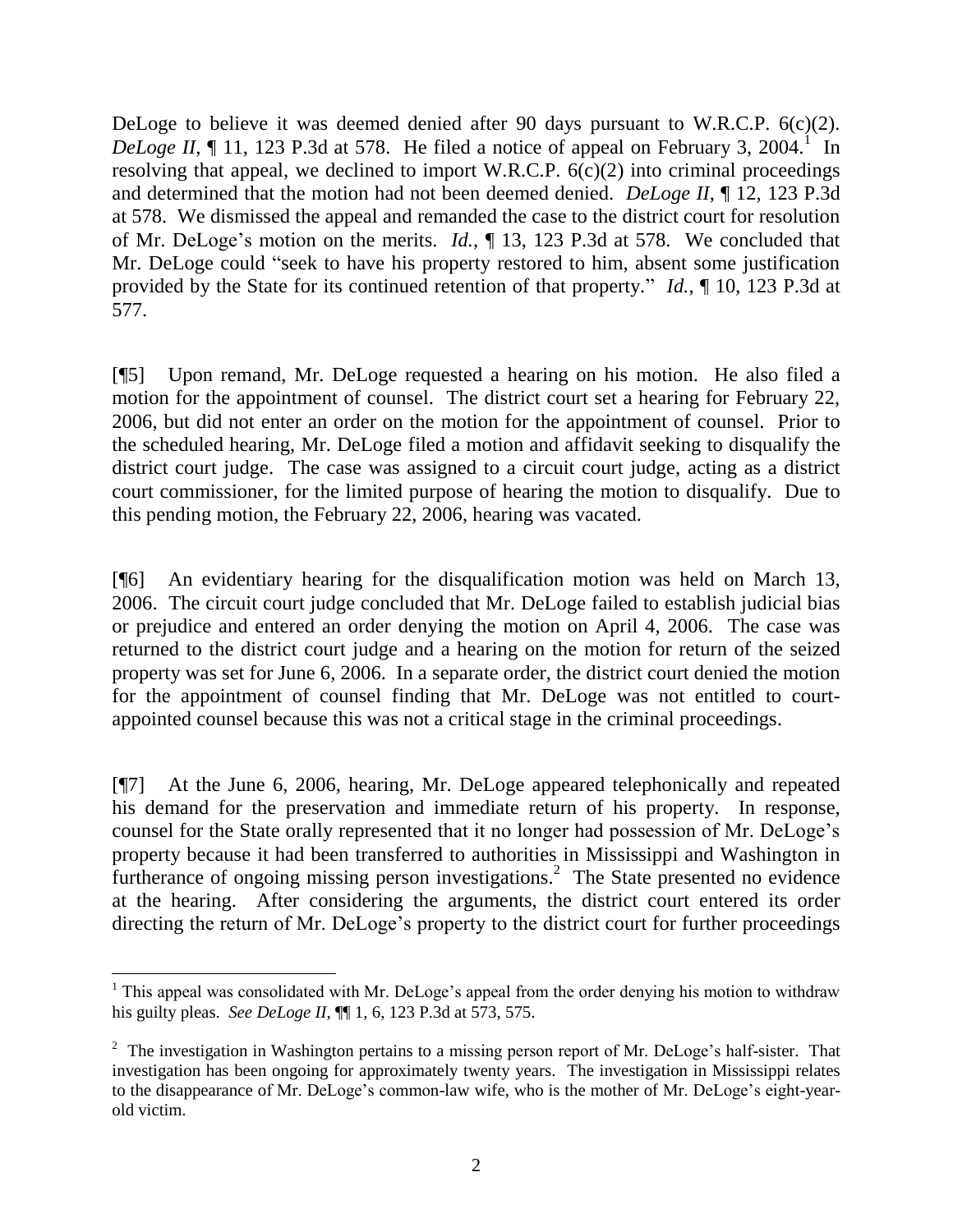when the items are no longer of evidentiary value to the authorities in Mississippi and Washington. This appeal followed.

# *DISCUSSION*

[¶8] Mr. DeLoge raises several issues in this appeal. He alleges error in the denial of his motion to disqualify the district court judge for cause. Mr. DeLoge also claims that his trial and appellate counsel were ineffective for failing to file a motion for the return of seized property on his behalf. He further claims that the district court erred by failing to order the immediate return of his property. Intertwined with the above issues, he challenges the denial of his request for the appointment of counsel. We begin with the denial of his motion to disqualify.

### **I. Motion to Disqualify**

[¶9] Mr. DeLoge contends that the district court abused its discretion by denying his motion to disqualify the district court judge from presiding over future proceedings relating to the return of his seized property. He claims that the record is replete with instances of judicial bias or prejudice. Specifically, he points to the district court's denial of several motions and the court"s failure to respond to a request for setting and a request for the June 6, 2006, transcript.

[¶10] Motions to disqualify a judge based upon bias or prejudice are governed by W.R.Cr.P. 21.1(b), which provides:

> (b) *Disqualification for cause*. -- Promptly after the grounds for such motion become known, the state or the defendant may move for a change of judge on the ground that the presiding judge is biased or prejudiced against the state, the attorney for the state, the defendant or the defendant"s attorney. The motion shall be supported by affidavits stating sufficient facts to demonstrate such bias or prejudice. Prior to a hearing on the motion other affidavits may be filed. The motion shall be referred to another judge, or a court commissioner, who shall rule on the motion, and if granted shall immediately assign the case to a judge other than the disqualified judge. A ruling on a motion for a change of judge is not an appealable order, but the ruling shall be made a part of the record, and may be assigned as error in an appeal of the case or on a bill of exceptions.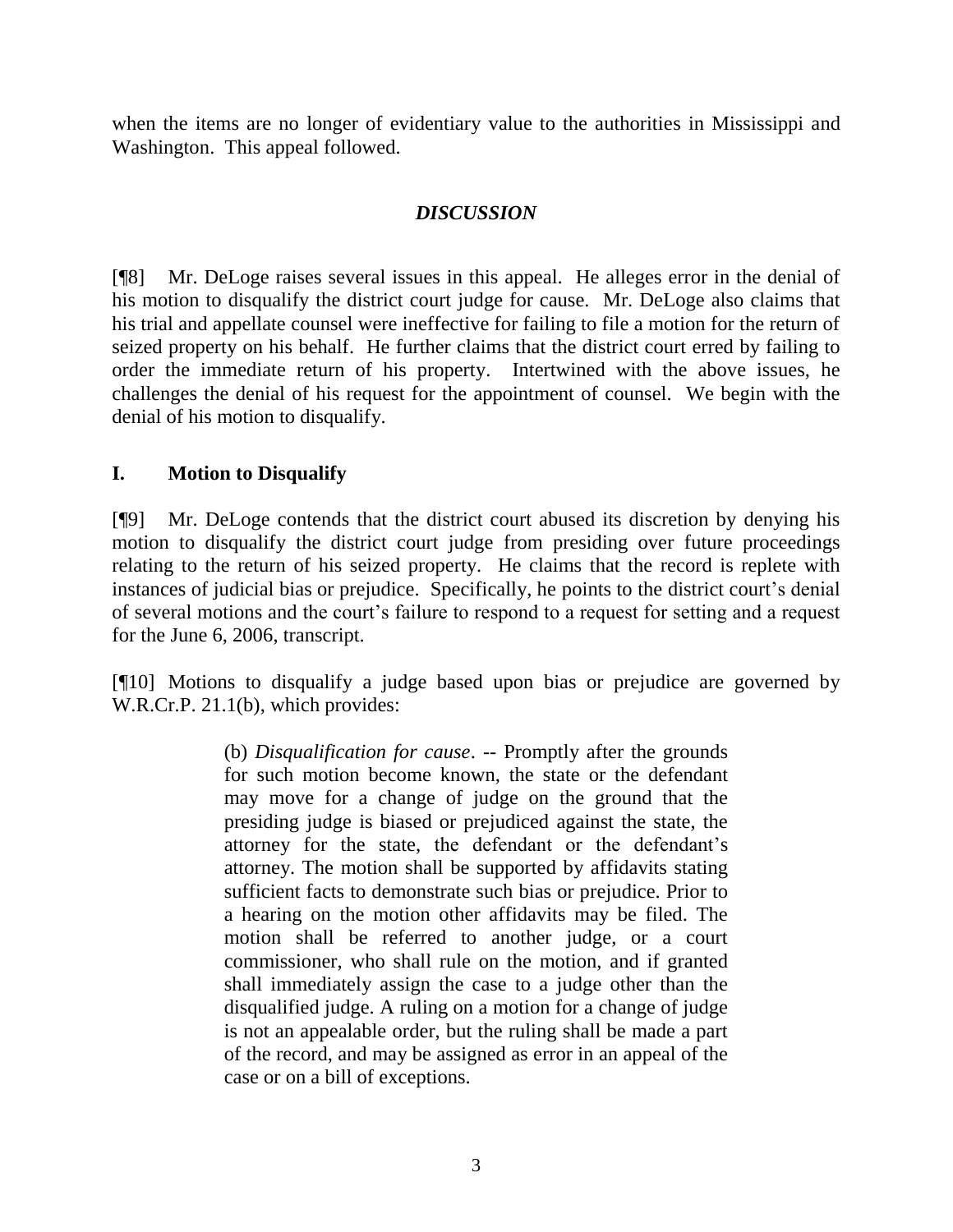This rule "does not confer upon appellant the right to disqualify successive judges until he finds one that will grant his motions." *Story v. State*, 788 P.2d 617, 621 (Wyo. 1990). Rather, the "rule requires that [the] appellant state facts that would convince a reasonable person with knowledge of all the facts that the judge harbors a personal bias or prejudice against appellant." *Id.* The denial of a motion for disqualification of a judge for cause is reviewed under the abuse of discretion standard. *See, e.g., Byrne v. Nezhat*, 261 F.3d 1075, 1100 (11<sup>th</sup> Cir. 2001).

[¶11] After holding an evidentiary hearing on the matter, and after taking the case under advisement for review of the entire record, the circuit court judge, sitting by assignment, found that Mr. DeLoge failed to establish judicial bias or prejudice. The court stated that "[o]ther than the fact that rulings in the case were largely adverse to him, Mr. De[L]oge points out no fact, nor has he articulated in argument, that the rulings of the District Court somehow show bias or prejudice against him." We agree.

[¶12] To demonstrate judicial bias, or prejudice, an appellant must show more than the fact that the trial court ruled against him, correctly or incorrectly, on a particular matter. *Brown v. Avery*, 850 P.2d 612, 616-617 (Wyo. 1993). We have previously explained that

> [b]ias is a leaning of the mind or an inclination toward one person over another. The bias which is a ground for disqualification of a judge must be personal, and it must be such a condition of the mind which sways judgment and renders the judge unable to exercise his functions impartially in a given case or which is inconsistent with a state of mind fully open to the conviction which evidence might produce.

*Hopkinson v. State*, 679 P.2d 1008, 1031 (Wyo. 1984) (quotation marks omitted). Judicial prejudice involves a prejudgment or the forming of an opinion without sufficient knowledge or examination. *Reichert v. State*, 2006 WY 62, ¶ 37, 134 P.3d 268, 278 (Wyo. 2006).

[¶13] Mr. DeLoge does not direct our attention to anything in the record suggesting that the district court judge harbored personal bias or prejudice against him. Instead, the affidavit filed by Mr. DeLoge in support of his motion to disqualify appears only to restate the allegations made in his previously denied motion to disqualify the district court judge. Those allegations pertained to various adverse rulings on pretrial motions and pleadings. The only new allegation that appears in Mr. DeLoge's current motion to disqualify refers to an unresolved motion for the appointment of counsel. That particular ruling appears to have been stayed pending the outcome of the disqualification motion.

[¶14] The district court properly referred the disqualification motion to another judge for resolution on the merits. That judge held a hearing, reviewed the file, and ultimately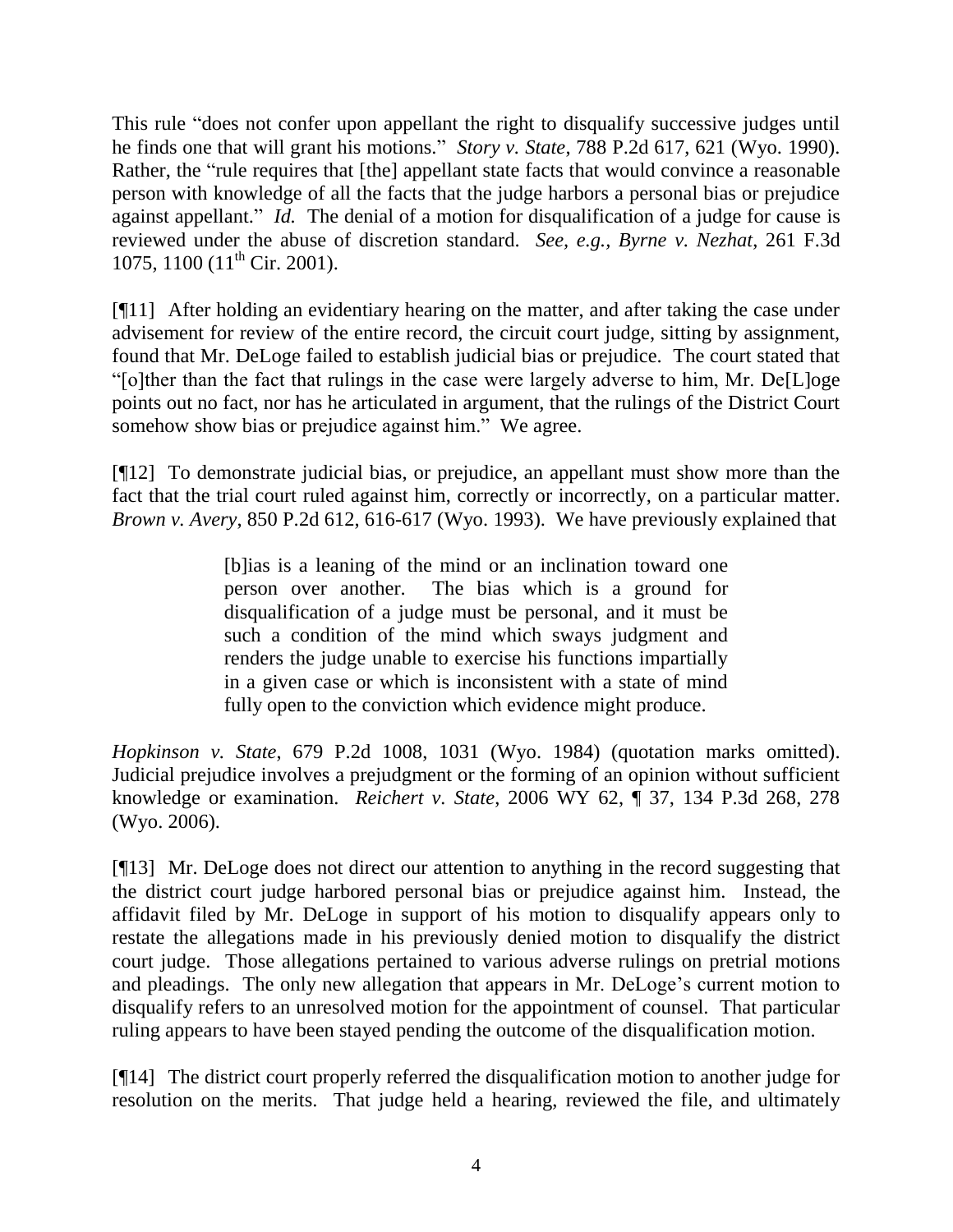found that Mr. DeLoge failed to establish judicial bias or prejudice mandating removal for cause. We find no error in the court's denial of Mr. DeLoge's motion for disqualification.

# **II. Assistance of Counsel**

 $\overline{a}$ 

[¶15] Mr. DeLoge's contentions regarding this issue are twofold. First, he alleges that his trial and appellate counsel were ineffective because they failed to file a motion for the return of his property on his behalf.<sup>3</sup> He claims that he made repeated requests for such a motion to be filed and that each request was ignored. He argues that effective counsel would have sought to retrieve his property promptly after his conviction. Second, Mr. DeLoge contends that he is entitled to the appointment of counsel while seeking the return of his seized property.

[¶16] In *DeLoge II*, we explained "that [Mr. DeLoge] has exhausted his state remedies in this criminal matter by means of his direct appeal and two petitions for post conviction relief." ¶ 18, 123 P.3d at 579. We directed the district court to consider Mr. DeLoge"s motion for the return of his property, but stated that any additional matters relating to this criminal case could be summarily dismissed or denied. *Id.* In that appeal, Mr. DeLoge raised concerns regarding the effectiveness of his counsel. Because Mr. DeLoge has exhausted all of his state remedies, with the exception mentioned above, we need only address Mr. DeLoge"s claims which arose subsequent to the remand.

[ $[17]$  After the remand, Mr. DeLoge filed a motion for the appointment of counsel.<sup>4</sup> He contends that his motion for the return of seized property is a critical stage in the proceedings and, therefore, he has the right to the effective assistance of court-appointed counsel. We disagree.

[¶18] A defendant"s Sixth Amendment right to counsel attaches

at the time adversary judicial proceedings are initiated against the defendant. Counsel is required not just at trial, but at critical stages both before and after trial in which the

 $3$  Mr. DeLoge requested his trial counsel to file a motion after the judgment and sentence was entered. His trial counsel referred the matter to Mr. DeLoge's appellate counsel.

<sup>&</sup>lt;sup>4</sup> It should be noted that Mr. DeLoge filed three separate motions for the appointment of counsel after the remand: (1) a motion for the appointment of counsel; (2) a motion for the temporary appointment of counsel, and (3) a motion requesting the district court rule on the previous motion for the appointment of counsel. It appears that Mr. DeLoge filed these separate motions because the case was transferred to the circuit court judge, to rule on his motion to disqualify the district court judge. For the sake of simplicity, and because only one order was entered addressing Mr. DeLoge's requests, we will refer to all of the motions as one request for the appointment of counsel.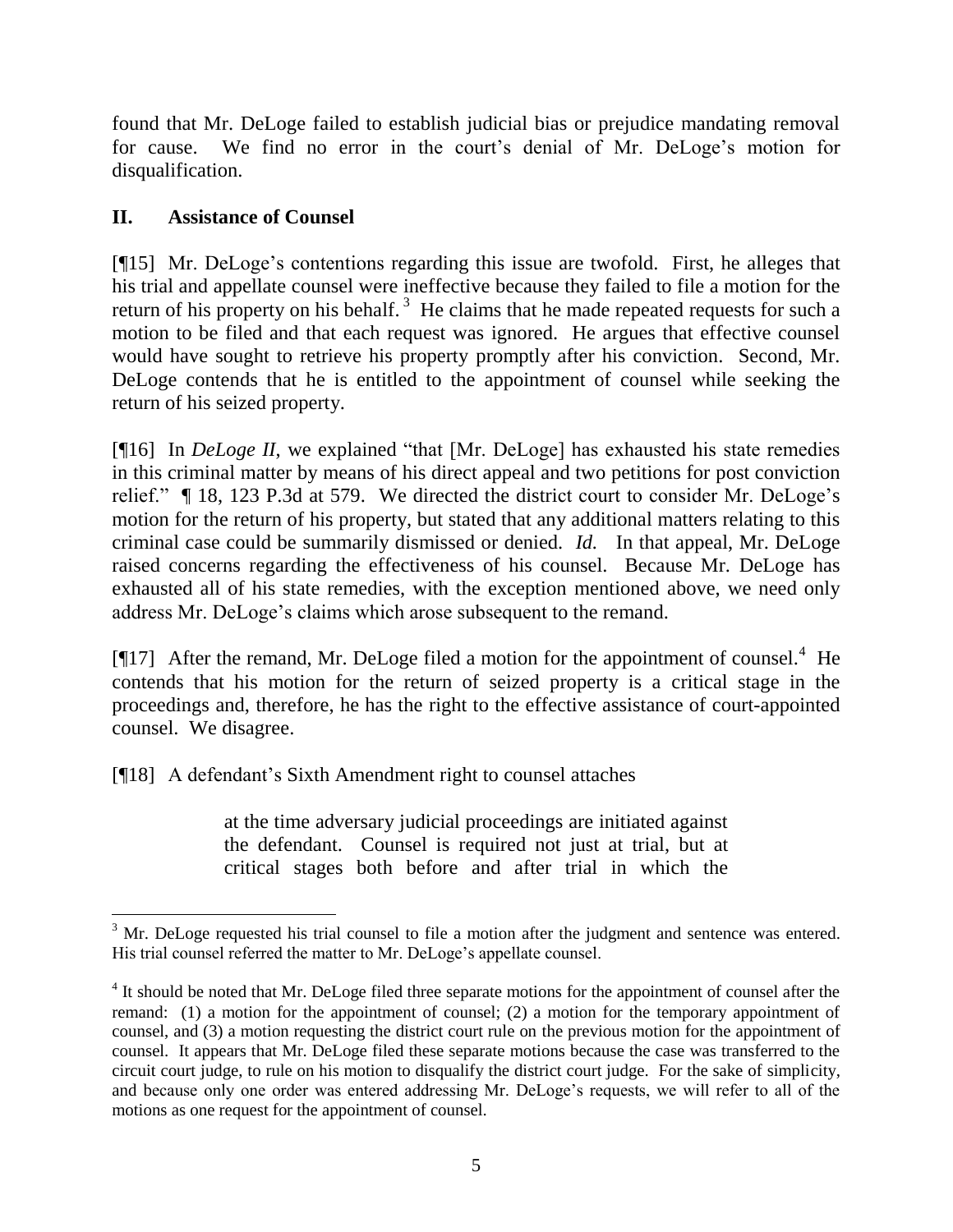substantial rights of the accused may be affected. Additionally, under Wyo. Stat. Ann. § 7-6-104(c)(vi) (LexisNexis 2003), a needy person who is entitled to be represented is to be represented by counsel at every stage of the proceedings, from the time of the initial appointment by the court until the entry of final judgment, at which time the representation shall end, unless the court appoints counsel for purposes of appeal, correction or modification of sentence.

*Patrick v. State*, 2005 WY 32, ¶ 16, 108 P.3d 838, 843-44 (Wyo. 2005) (internal citation and quotation marks omitted). However, "there is no statutory requirement for appointment of counsel at every post-trial motion." *Id.*, ¶ 17, 108 P.3d at 844. "Instead, such a decision rests within the discretion of the district court. Likewise, the United States Constitution does not require counsel for indigent defendants seeking postconviction relief." *Id.*

[¶19] In this case, Mr. DeLoge filed his motion seeking the return of his property after the judgment and sentence was entered. Post-conviction motions for the return of seized property are considered civil proceedings. *United States v. Ramirez*, 260 F.3d 1310, 1314  $(11th$  Cir. 2001).<sup>5</sup> Due to the civil nature of the motion, and the related appeal, there is no constitutional right to the effective assistance of counsel. *[United States v. Wade](http://www.lexis.com/research/xlink?app=00075&view=full&searchtype=get&search=291+F.+Supp.+2d+1316)*, 291 [F.Supp.2d 1314, 1316-17 \(D. Fla. 2003\)](http://www.lexis.com/research/xlink?app=00075&view=full&searchtype=get&search=291+F.+Supp.+2d+1316) (holding that because the motion for return of seized property and the related appeal are civil in nature, there is no constitutional right to the effective assistance of counsel). *See also Wainwright v. Torna*, 455 U.S. 586, 587-88 (U.S. 1982) (finding that "[s]ince respondent had no constitutional right to counsel, he could not be deprived of the effective assistance of counsel by his retained counsel's failure to file the application timely"). Accordingly, the motion for the appointment of counsel was properly denied.

 $\overline{a}$ 5 *See also United States v. Chambers*, 192 F.3d 374, 376 (3d Cir. 1999) (stating that a Rule 41(e) motion made after criminal proceedings end is treated as a civil proceeding for equitable relief); *United States v. Solis*, 108 F.3d 722, 722 (7th Cir. 1997) (treating a post-conviction Rule 41(e) motion as a civil equitable proceeding for the return of the property in question); *Thompson v. Covington*, 47 F.3d 974, 975 (8th Cir. 1995) (per curiam) (finding that post-conviction filings for the return of property seized in connection with a criminal case are treated as civil equitable actions, and the district court has subject-matter jurisdiction ancillary to its criminal jurisdiction to hear the equitable action); *Rufu v. United States*, 20 F.3d 63, 65 (2d Cir. 1994) (per curiam) (stating that the district court has ancillary jurisdiction to decide a defendant's post-trial motion for return of seized property, and that such motions, if made after the termination of criminal proceedings against the defendant, should be treated as a civil complaint for equitable relief); *United States v. Duncan*, 918 F.2d 647, 654 (6th Cir. 1990) (finding that since the defendant's motion was made after the trial concluded, the request for return of the seized property was essentially a civil equitable proceeding); *United States v. Martinson*, 809 F.2d 1364, 1367 (9th Cir. 1987) (determining that motions to return property seized by the government when there are no criminal proceedings pending against the movant are treated as civil equitable proceedings).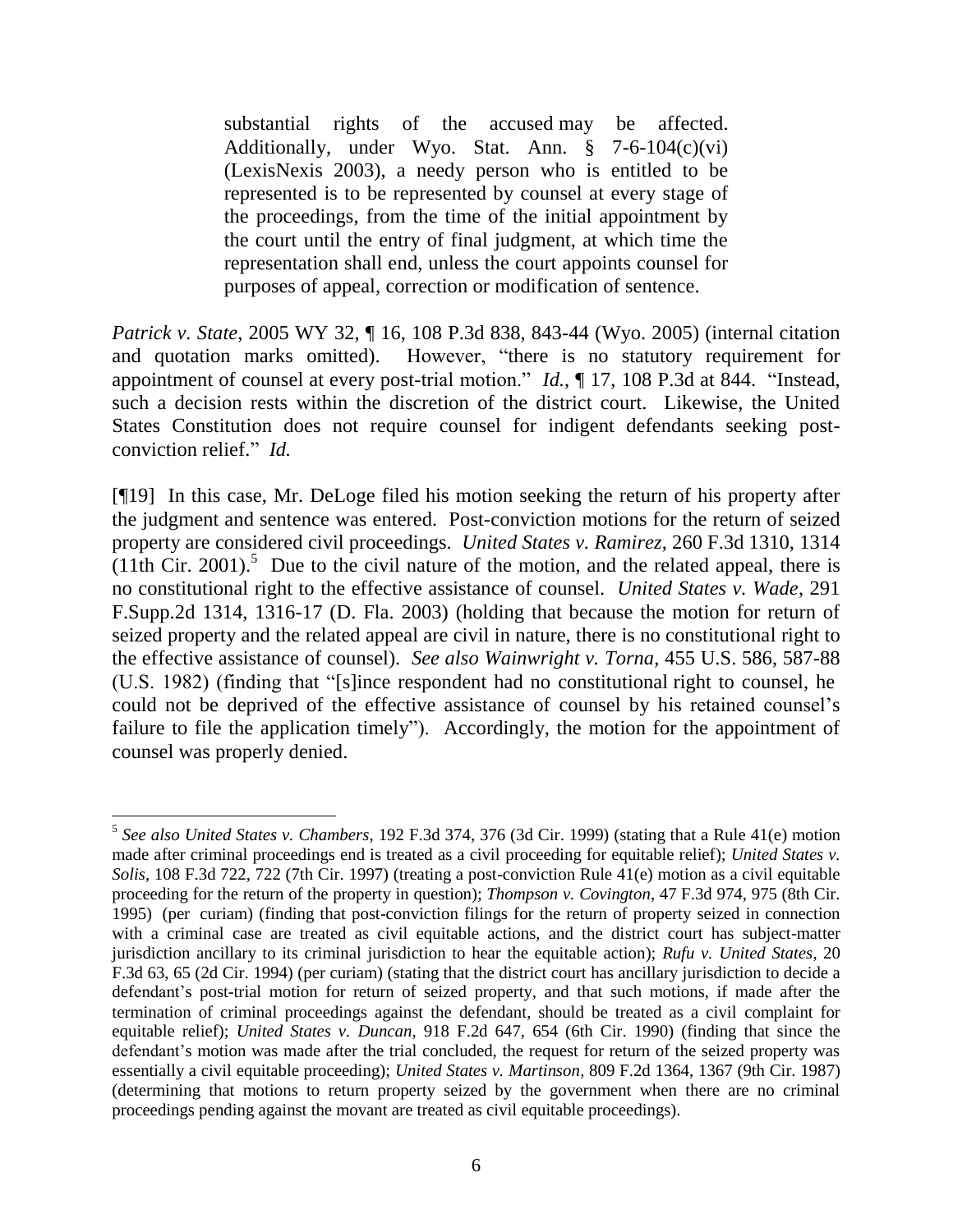#### **III. Motion for Preservation and Return of Seized Property**

[¶20] Mr. DeLoge also challenges the district court's order regarding the disposition of his seized property. After holding a hearing on the Motion for Preservation and Return of Seized Property, the district court entered the following order:

> **IT IS HEREBY ORDERED** that at such time as the various law enforcement agencies in Mississippi and Washington have completed their respective cases as it concerns this Defendant and the items are no longer of any evidentiary value to said agencies, the property seized for [sic] the possession of the Defendant shall be returned to this Court for further proceedings in accordance with the law.

Mr. DeLoge claims that the district court abused its discretion by failing to order the immediate return of his property. He contends that seven years of unfettered access to the property is enough. He also claims that by failing to order the immediate return of his property, his due process right to access exculpatory evidence was violated.

[¶21] In *DeLoge II*, we determined that Mr. DeLoge was entitled to an evidentiary hearing regarding the return of the seized property pursuant to W.R.Cr.P. 41(e) and Wyo. Stat. Ann. § 7-2-105 (LexisNexis 2005).<sup>6</sup> Rule 41(e), of the Wyoming Rules of Criminal Procedure, provides:

(i) The approximate value of the property;

 $\overline{a}$ 

(ii) The facts giving rise to the seizure or custody;

<sup>&</sup>lt;sup>6</sup> Wyo. Stat. Ann. § 7-2-105, Disposition and appraisal of property seized or held; notice and order to show cause; judgment, provides:

<sup>(</sup>a) When personal property not subject to be summarily destroyed is seized or held by any peace officer pursuant to any law of this state, or when property seized by any peace officer is delivered to the appropriate law enforcement agency under provisions other than W.S. 35-7-1049, or property is taken into custody as lost, mislaid or abandoned, the head of the law enforcement agency shall forthwith ascertain as closely as practicable:

<sup>(</sup>iii) The name and position of the person making the seizure or taking the property into custody;

<sup>(</sup>iv) The name and address of the owners of the property or those persons who were in possession of the property at the time of the seizure;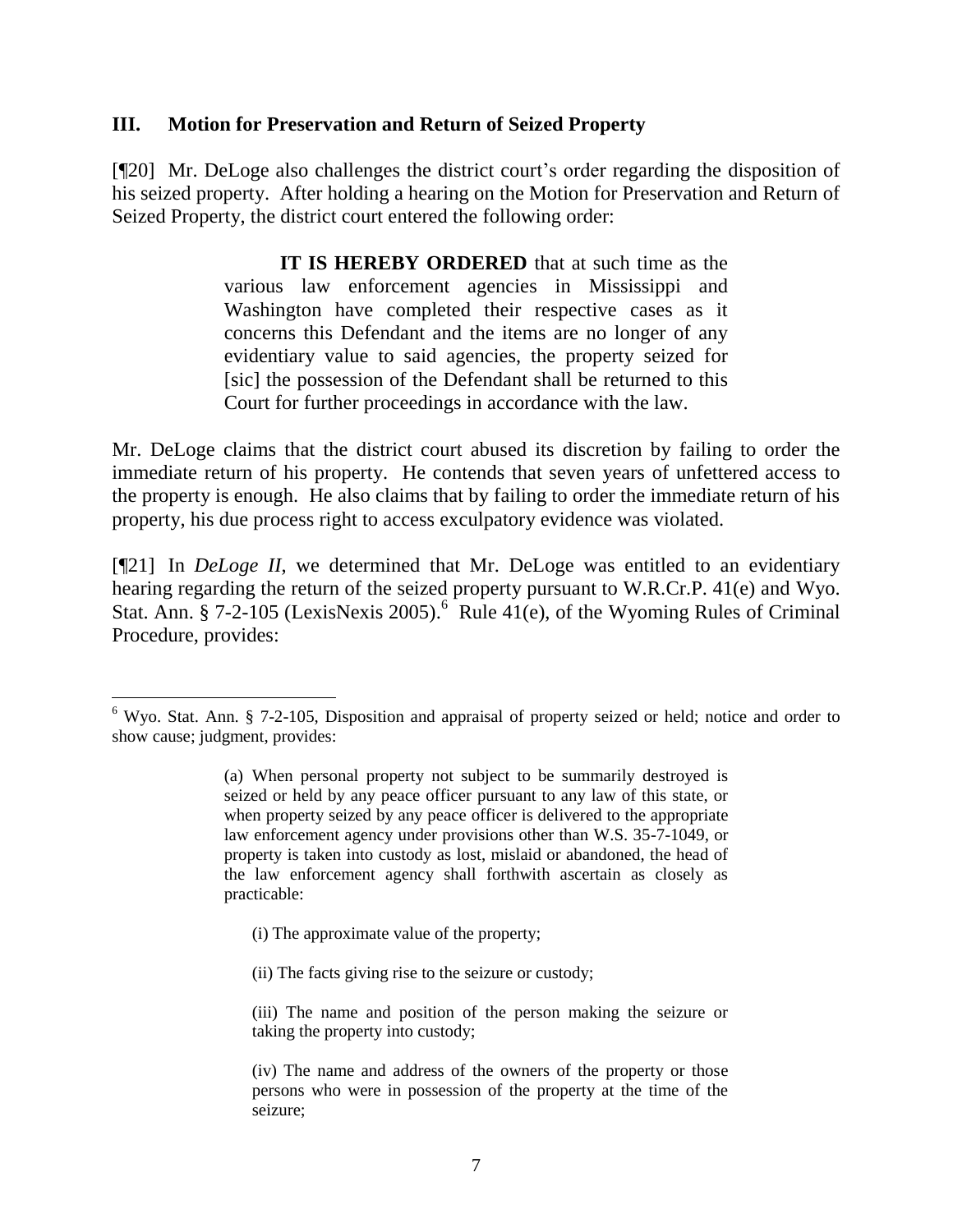(v) The names and addresses of all persons known to have an interest in the property seized.

 $\overline{a}$ 

(b) Any property seized by a peace officer shall be delivered immediately to the appropriate law enforcement agency. The head of the law enforcement agency shall maintain custody of the property pending an order of disposal by the court pursuant to this section unless the property is otherwise released according to this section.

(c) If the property is lost, mislaid, abandoned or unclaimed or if possession of the property is unlawful, the law enforcement agency shall seek in circuit court or district court an order to show cause why the property should not be sold or forfeited and sold at public auction or transferred to the use of the law enforcement agency. If the lawful owner of the property can reasonably be ascertained, the property shall be delivered to him without judicial action unless the property constitutes evidence of a crime, the possession of the property would be unlawful or ownership and interest are in dispute.

(d) Notice and proceedings on the order to show cause shall be according to the Wyoming Rules of Civil Procedure, provided notice by publication shall be once each week for two (2) consecutive weeks. The trial of the issues shall be by the court.

(e) On final hearing the order to show cause shall be taken as prima facie evidence that the property is abandoned or unclaimed and is sufficient for a judgment of forfeiture in the absence of other proof.

(f) In disputed ownership cases the burden shall be upon the claimants to show that they are the lawful owners or have a legally recognizable interest in the property.

(g) When the property is encumbered, the court shall, after deducting costs, direct the payment of the encumbrance from the proceeds of any sale of the property or distribute the property equitably between those persons having a legal interest.

(h) The proceedings and judgment of forfeiture shall be in rem and shall be primarily against the property itself.

[There is no subsection (i) in this section as it appears in the printed acts.]

(j) Upon the entry of a judgment of forfeiture the court shall determine the disposition to be made of the property, which may include the destruction or sale of the property or the allocation of the property to some other governmental function or use or otherwise, as the court may determine.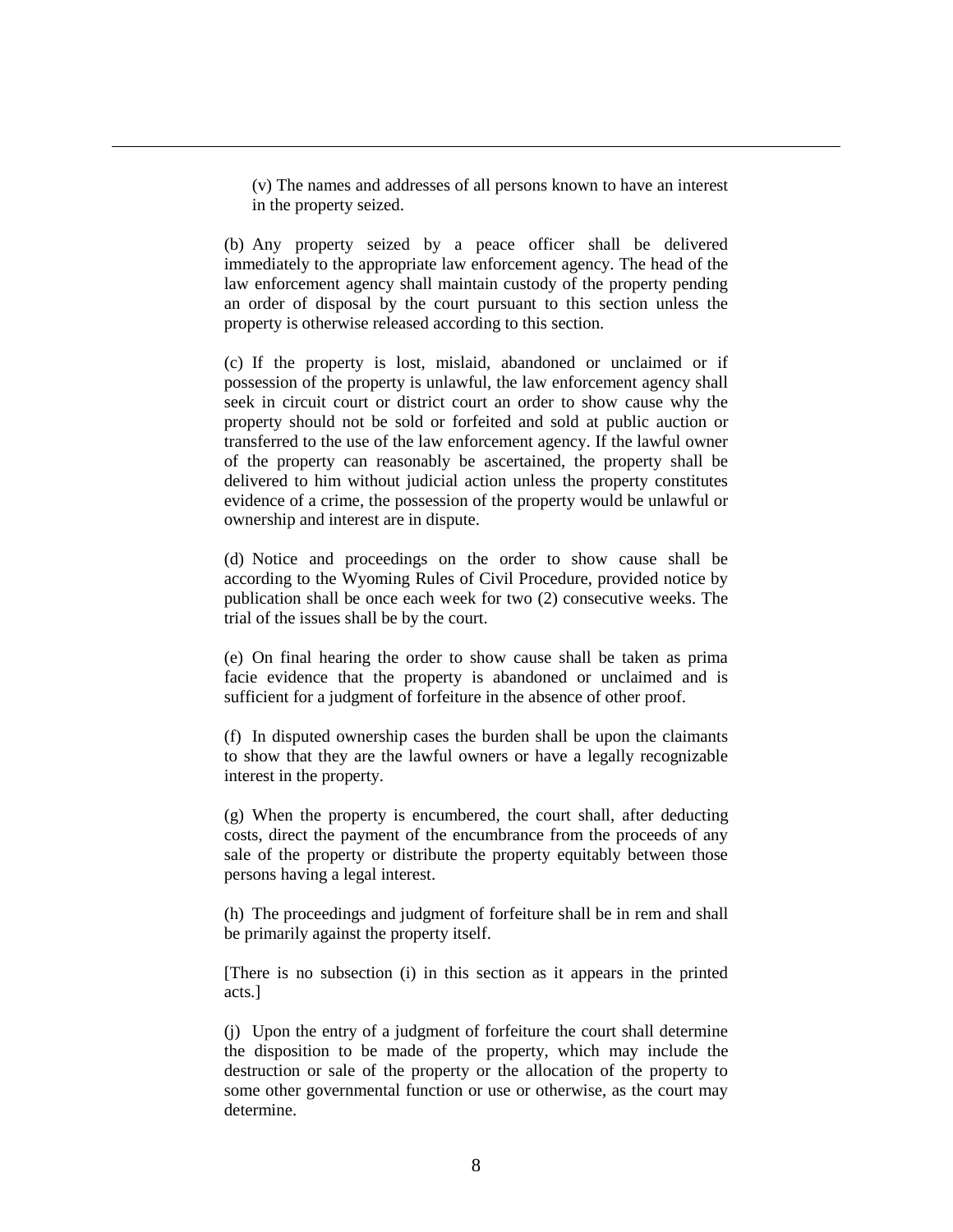A person aggrieved by an unlawful search and seizure or by the deprivation of property may move the court … for the return of the property on the ground that such person is entitled to lawful possession of the property. **The court shall receive evidence on any issue of fact necessary to the decision of the motion**. …

(Emphasis added.)

 $\overline{a}$ 

[¶22] The general rule requires the return of seized property, other than contraband, to the rightful owner after the termination of criminal proceedings unless the government has a continuing interest in the property. *Sovereign News Co. v. United States*, 690 F.2d 569, 577 ( $6<sup>th</sup>$  Cir. 1982). "The government's interest may take different forms as long as it is a legitimate interest." *United States v. Duncan*,  $918$  F.2d  $647$ ,  $654$  ( $6<sup>th</sup>$  Cir. 1990). However, "[t]he government may not keep [seized property] purely for the sake of keeping [it] or because it is "hopeful" [it] may be relevant to some future investigation." *Sovereign News Co*., 690 F.2d at 578. The government has the burden of proof to show that it has a legitimate reason to retain the property. *United States v. Mills*, 991 F.2d 609, 612 ( $9<sup>th</sup>$  Cir. 1993). "The burden on the government is heavy because there is a presumption that the person from whom the property was taken has a right to its return." *United States v. Albinson*, 356 F.3d 278, 280 ( $3^{rd}$  Cir. 2004). The denial of a motion for the return of seized property is reviewed for an abuse of discretion. *See, e.g., Duncan*, 918 F.2d at 654 (due to the equitable nature of the determination, the standard of review is abuse of discretion); *United States v. Chambers*, 192 F.3d 374, 376 (3rd Cir. 1999); *Mr. Lucky Messenger Service, Inc. v. United States, 587 F.2d 15, 16-17 (7<sup>th</sup> Cir. 1978); Frazee v. IRS, 947 F.2d 448, 449 (10<sup>th</sup> Cir. 1991).* 

> (k) Sale of the property shall be at public auction to the highest bidder for cash after two (2) weeks public notice as the court may direct.

> [There is no subsection (l) in this section as it appears in the printed acts.]

> (m) Upon the application of any claimant, the court may fix the value of a forfeitable interest in the seized property and permit the claimant to redeem the property upon the payment of a sum equal to the value, which sum shall be disposed of as would the proceeds of the sale of the property under a judgment of forfeiture.

> (n) The balance of the proceeds, if any, shall be deposited in the general operating account of the state, county or municipal entity that has fiscal authority over the law enforcement agency confiscating the property.

> (o) This section does not apply to property which is subject to the Uniform Unclaimed Property Act, W.S. 34-24-101 through 34-24-140.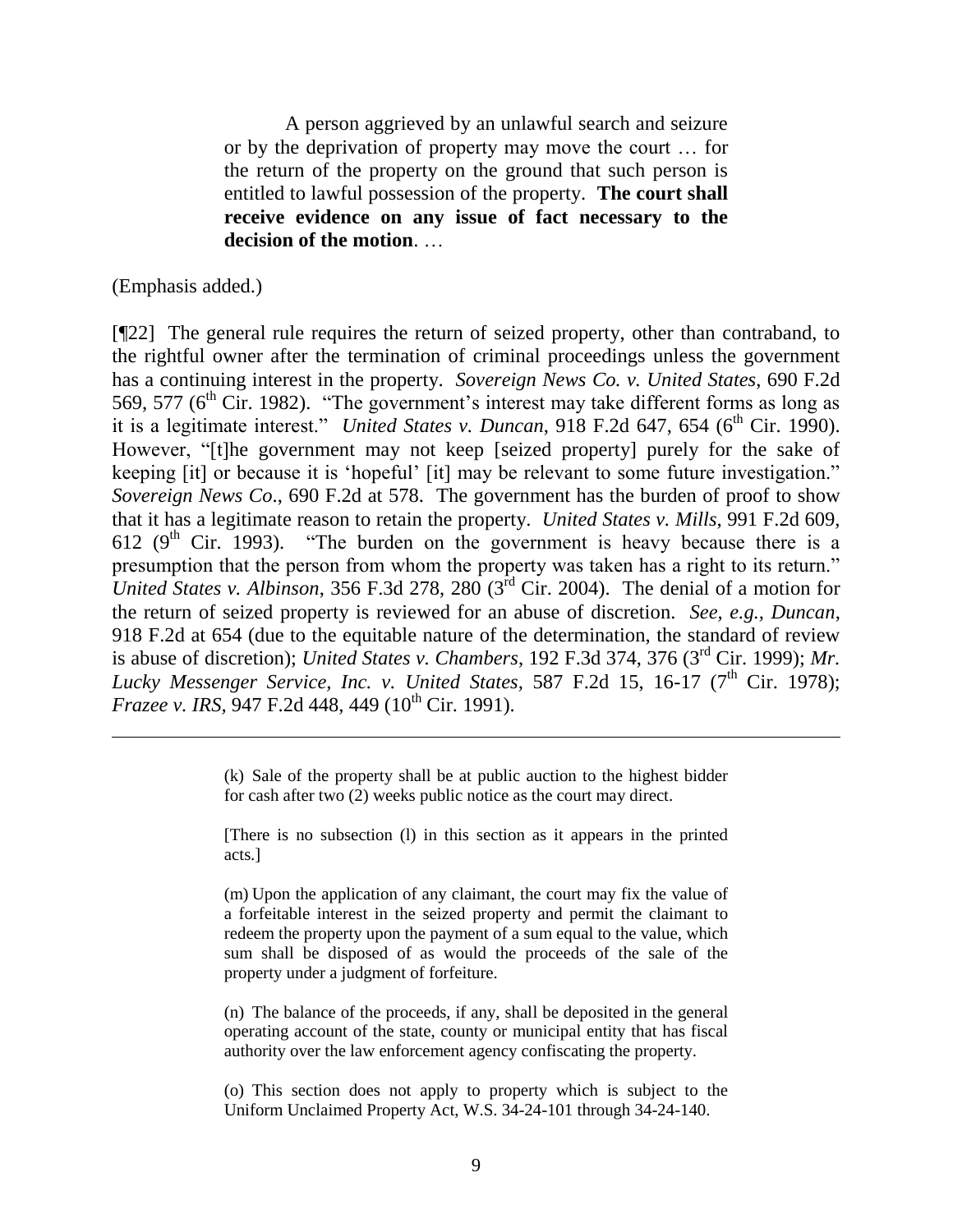[¶23] At the hearing upon remand, Mr. DeLoge requested the immediate return and preservation of the property listed on the 1999 inventory sheet attached to his motion. In response, the State claimed that it did not have any of Mr. DeLoge"s property in its possession and represented that the items had been shipped to Mississippi and Washington to aid in the investigations of two missing persons.<sup>7</sup> The State also advised the district court that the authorities in Washington had previously closed their investigation, but recently reopened it.

[¶24] After a motion for the return of seized property is filed, the government is required to demonstrate a specific nexus between the seized property and the continuing criminal investigation. *Interstate Cigar Co. v. United States*, 928 F.2d 221, 224 (7<sup>th</sup> Cir. 1991). The government cannot retain property without demonstrating that the property is somehow necessary to that investigation.<sup>8</sup> *Id.* In this case, the State made oral representations that retention of the property was necessary in furtherance of missing person investigations pending in other states. We find that those unsubstantiated representations are insufficient for purposes of demonstrating a continuing legitimate government interest in the retention of Mr. DeLoge"s property.

[¶25] Rule 41(e) requires the submission of evidence to support continued retention of seized property. Upon remand from this Court, the State did little more than appear for the evidentiary hearing. The State did not provide any evidence to assist the district court in determining whether either Mississippi or Washington had a legitimate interest in retaining the property. The attorney for the State was not under oath. The State did not call any witnesses, or submit any affidavits. No documentation was provided to identify the property sent to Mississippi and the property sent to Washington.

[¶26] In the absence of any evidence presented to the district court, we are unable to find an evidentiary basis to support the order entered by the district court. A district court cannot make a determination regarding the government's legitimate continuing interest in the property without evidentiary support. *Albinson*, 356 F.3d at 284. The State"s representation to the district court that the need for the property continues, no matter how credible, is simply insufficient to meet the heavy burden placed upon it. *See, e.g., Albinson*, 356 F.3d at 281 (finding that government must do more than simply state it has given the property to third parties). *See also United States v. Hess*, 982 F.2d 181, 186-87

 $\overline{a}$ 

<sup>&</sup>lt;sup>7</sup> Although Mr. DeLoge had a federal habeas corpus petition pending at the time of the hearing, both parties represented to the court that none of the seized property was necessary for that proceeding. Furthermore, the State claimed it did not have any of Mr. DeLoge"s property in its possession and that all items had been forwarded to law enforcement agencies in Mississippi and Washington. Given these representations, we find the State"s claim that the retention of Mr. DeLoge"s property is necessary for the federal habeas corpus proceeding unpersuasive.

<sup>&</sup>lt;sup>8</sup> We are troubled by the fact that the Washington investigation was closed at one point and, consequently, the need for Mr. DeLoge"s property had ceased. Yet, no property was returned to Mr. DeLoge.